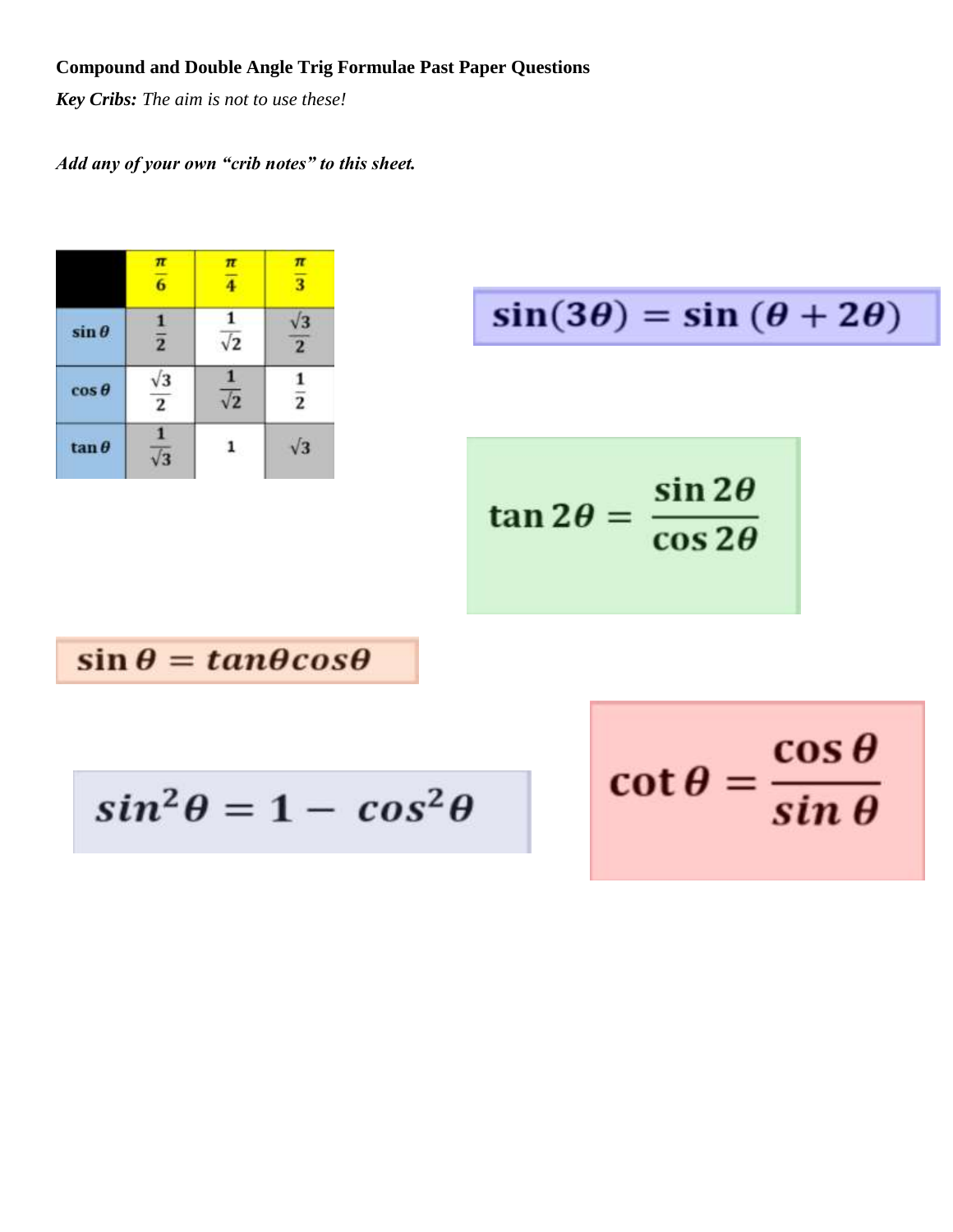# **Trigonometric Identities**

## Pythagoras's theorem

$$
\sin^2 \theta + \cos^2 \theta = 1\tag{1}
$$

$$
1 + \cot^2 \theta = \csc^2 \theta \tag{2}
$$

$$
\tan^2 \theta + 1 = \sec^2 \theta \tag{3}
$$

Note that 
$$
(2) = (1)/\sin^2 \theta
$$
 and  $(3) = (1)/\cos^2 \theta$ .

## Compound-angle formulae

$$
\cos(A+B) = \cos A \cos B - \sin A \sin B \tag{4}
$$

$$
\cos(A - B) = \cos A \cos B + \sin A \sin B \tag{5}
$$

$$
\sin(A+B) = \sin A \cos B + \cos A \sin B \tag{6}
$$

$$
\sin(A - B) = \sin A \cos B - \cos A \sin B \tag{7}
$$

$$
\tan(A+B) = \frac{\tan A + \tan B}{1 - \tan A \tan B} \tag{8}
$$

$$
\tan(A - B) = \frac{\tan A - \tan B}{1 + \tan A \tan B} \tag{9}
$$

$$
\cos 2\theta = \cos^2 \theta - \sin^2 \theta = 2\cos^2 \theta - 1 = 1 - 2\sin^2 \theta \tag{10}
$$

$$
\sin 2\theta = 2\sin \theta \cos \theta \tag{11}
$$

$$
\tan 2\theta = \frac{2\tan\theta}{1-\tan^2\theta} \tag{12}
$$

Note that you can get (5) from (4) by replacing B with  $-B$ , and using the fact that  $\cos(-B) = \cos B$  (cos is even) and  $\sin(-B) = -\sin B$  (sin is odd). Similarly (7) comes from  $(6)$ .  $(8)$  is obtained by dividing  $(6)$  by  $(4)$  and dividing top and bottom by  $\cos A \cos B$ , while (9) is obtained by dividing (7) by (5) and dividing top and bottom by  $\cos A \cos B$ . (10), (11), and (12) are special cases of (4), (6), and (8) obtained by putting  $A = B = \theta.$ 

## Sum and product formulae

$$
\cos A + \cos B = 2\cos\frac{A+B}{2}\cos\frac{A-B}{2} \tag{13}
$$

$$
\cos A - \cos B = -2\sin\frac{A+B}{2}\sin\frac{A-B}{2} \tag{14}
$$

$$
\sin A + \sin B = 2\sin\frac{A+B}{2}\cos\frac{A-B}{2} \tag{15}
$$

$$
\sin A - \sin B = 2\cos\frac{A+B}{2}\sin\frac{A-B}{2} \tag{16}
$$

Note that (13) and (14) come from (4) and (5) (to get (13), use (4) to expand  $\cos A = \cos(\frac{A+B}{2} + \frac{A-B}{2})$  and (5) to expand  $\cos B = \cos(\frac{A+B}{2} - \frac{A-B}{2})$ , and add the results). Similarly  $(15)$  and  $(16)$  come from  $(6)$  and  $(7)$ .

Thus you only need to remember  $(1)$ ,  $(4)$ , and  $(6)$ : the other identities can be derived from these.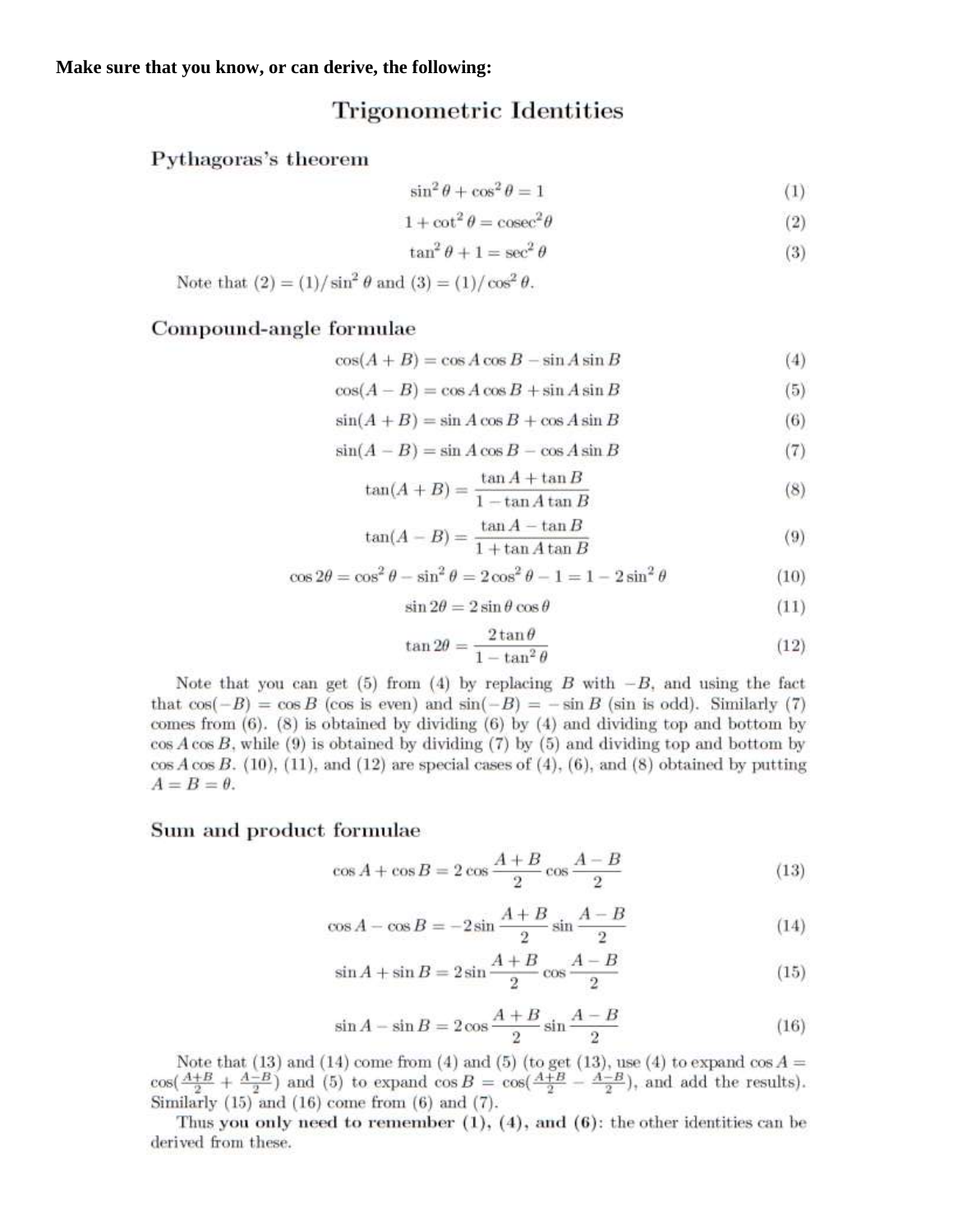## **June 2005**

**5.** (*a*) Using the identity cos  $(A + B) = \cos A \cos B - \sin A \sin B$ , prove that

$$
\cos 2A \equiv 1 - 2 \sin^2 A.
$$

(*b*) Show that

$$
2\sin 2\theta - 3\cos 2\theta - 3\sin \theta + 3\equiv \sin \theta (4\cos \theta + 6\sin \theta - 3).
$$

- (*c*) Express 4 cos  $\theta$  + 6 sin  $\theta$  in the form *R* sin ( $\theta$  +  $\alpha$ ), where *R* > 0 and  $0 < \alpha < \frac{1}{2}\pi$ .
- (*d*) Hence, for  $0 \le \theta < \pi$ , solve

$$
2\sin 2\theta = 3(\cos 2\theta + \sin \theta - 1),
$$

giving your answers in radians to 3 significant figures, where appropriate.

#### **January 2006**

**7.** (*a*) Show that

(i) 
$$
\frac{\cos 2x}{\cos x + \sin x} \equiv \cos x - \sin x, \quad x \neq (n - \frac{1}{4})\pi, \; n \in \mathbb{Z},
$$

- (ii)  $\frac{1}{2}$  (cos 2*x* sin 2*x*) = cos<sup>2</sup> *x* cos *x* sin *x*  $\frac{1}{2}$ .
- (*b*) Hence, or otherwise, show that the equation

$$
\cos \theta \left( \frac{\cos 2\theta}{\cos \theta + \sin \theta} \right) = \frac{1}{2}
$$

can be written as

$$
\sin 2\theta = \cos 2\theta.
$$

(*c*) Solve, for  $0 \le \theta < 2\pi$ ,

 $\sin 2\theta = \cos 2\theta$ ,

giving your answers in terms of  $\pi$ .

**(4)**

**(3)**

**(2)**

**(4)**

**(4)**

**(5)**

**(2)**

**(3)**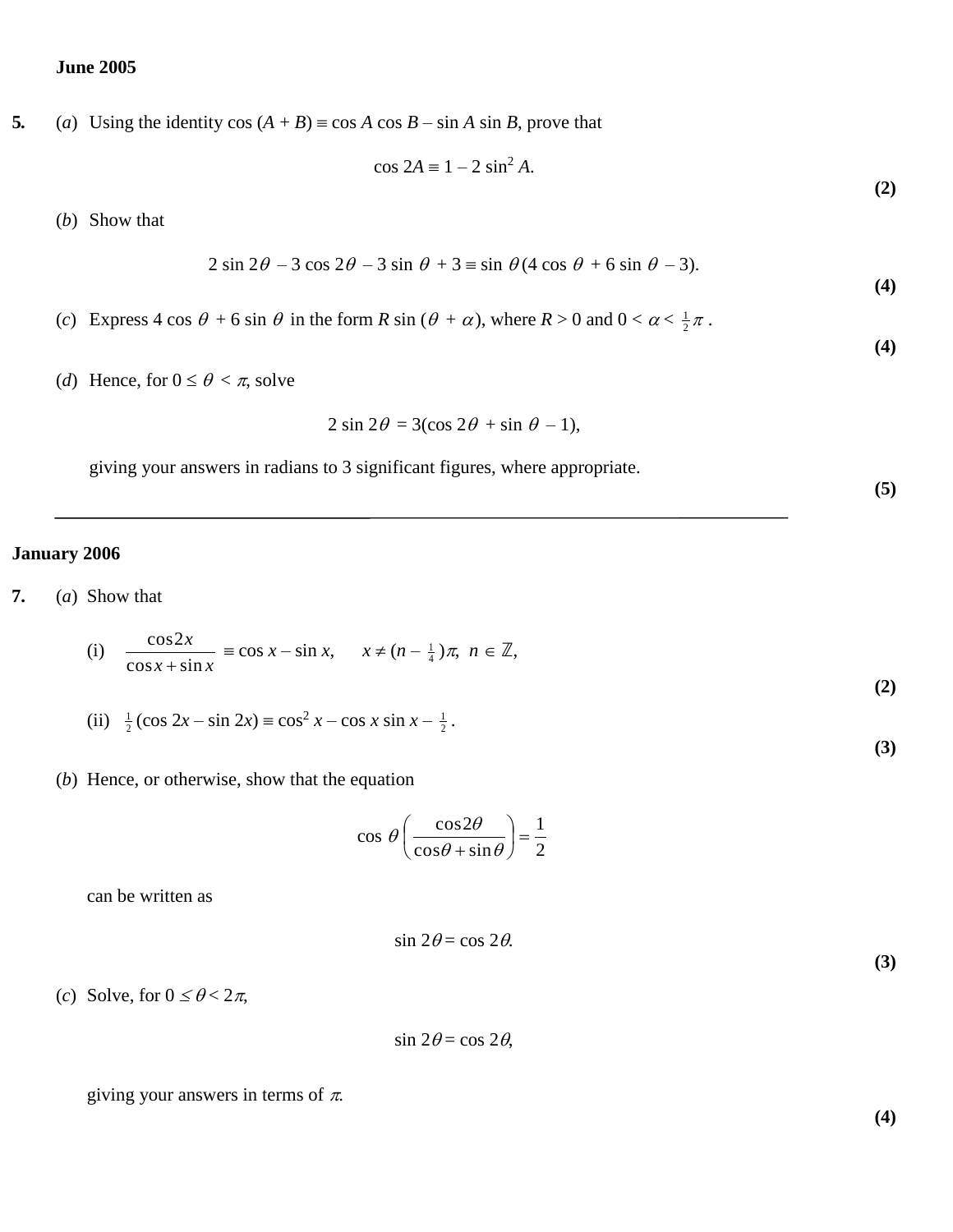#### **January 2007**

**1.** (*a*) By writing  $\sin 3\theta$  as  $\sin (2\theta + \theta)$ , show that

$$
\sin 3\theta = 3 \sin \theta - 4 \sin^3 \theta.
$$

(*b*) Given that  $\sin \theta =$ 4  $\frac{\sqrt{3}}{1}$ , find the exact value of sin 3 $\theta$ .

**(2)**

**(4)**

**(4)**

**(5)**

## **January 2008**

**6.** (*a*) Use the double angle formulae and the identity

$$
\cos(A + B) \equiv \cos A \cos B - \sin A \sin B
$$

to obtain an expression for cos 3*x* in terms of powers of cos *x* only.

(*b*) (i) Prove that

$$
\frac{\cos x}{1+\sin x} + \frac{1+\sin x}{\cos x} \equiv 2 \sec x, \qquad x \neq (2n+1)\frac{\pi}{2}.
$$

(ii) Hence find, for  $0 < x < 2\pi$ , all the solutions of

$$
\frac{\cos x}{1+\sin x} + \frac{1+\sin x}{\cos x} = 4.
$$
 (3)

# **January 2009**

**6.** (*a*) (i) By writing  $3\theta = (2\theta + \theta)$ , show that

$$
\sin 3\theta = 3 \sin \theta - 4 \sin^3 \theta.
$$

(ii) Hence, or otherwise, for  $0 < \theta <$ 3  $\frac{\pi}{2}$ , solve

 $8 \sin^3 \theta - 6 \sin \theta + 1 = 0.$ 

Give your answers in terms of *π*.

**(5)**

**(4)**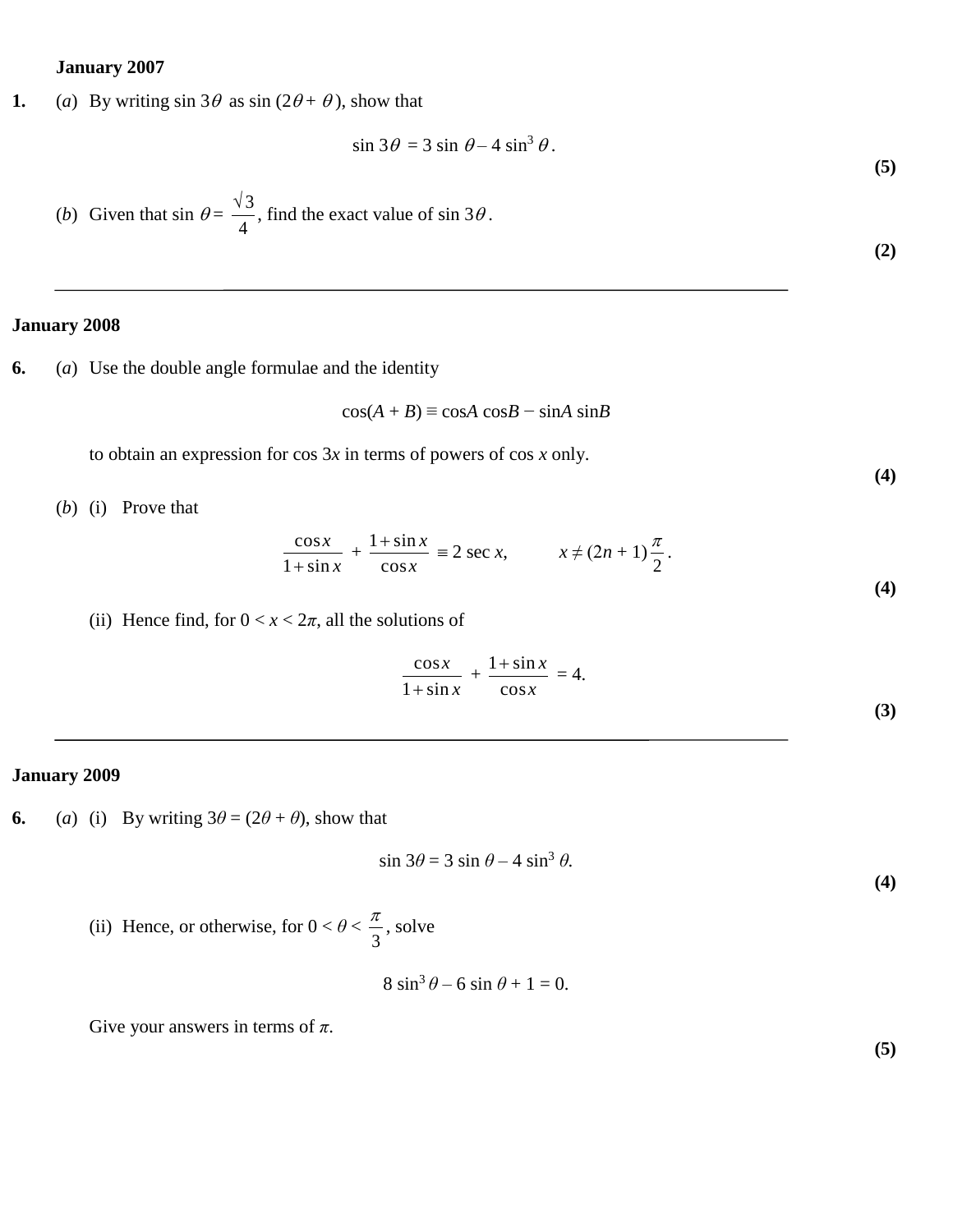## **January 2010**

**8.** Solve

for  $0 \le x \le 180^\circ$ .

#### **June 2010**

**1.** (*a*) Show that

$$
\frac{\sin 2\theta}{1+\cos 2\theta}=\tan \theta.
$$

(*b*) Hence find, for  $-180^\circ \le \theta < 180^\circ$ , all the solutions of

$$
\frac{2\sin 2\theta}{1+\cos 2\theta} = 1.
$$

Give your answers to 1 decimal place.

## **January 2011**

**3.** Find all the solutions of

$$
2\cos 2\theta = 1 - 2\sin \theta
$$

in the interval  $0 \le \theta < 360^{\circ}$ .

## **June 2011**

**6.** (*a*) Prove that

$$
\frac{1}{\sin 2\theta} - \frac{\cos 2\theta}{\sin 2\theta} = \tan \theta, \quad \theta \neq 90n^{\circ}, \quad n \in \mathbb{Z}.
$$

- (*b*) Hence, or otherwise,
	- (i) show that tan  $15^{\circ} = 2 \sqrt{3}$ ,
	- (ii) solve, for  $0 < x < 360^\circ$ ,

$$
cosec 4x - cot 4x = 1.
$$

**(5)**

**(3)**

**(4)**

**(7)**

**(2)**

**(3)**

**(6)**

 $\csc^2 2x - \cot 2x = 1$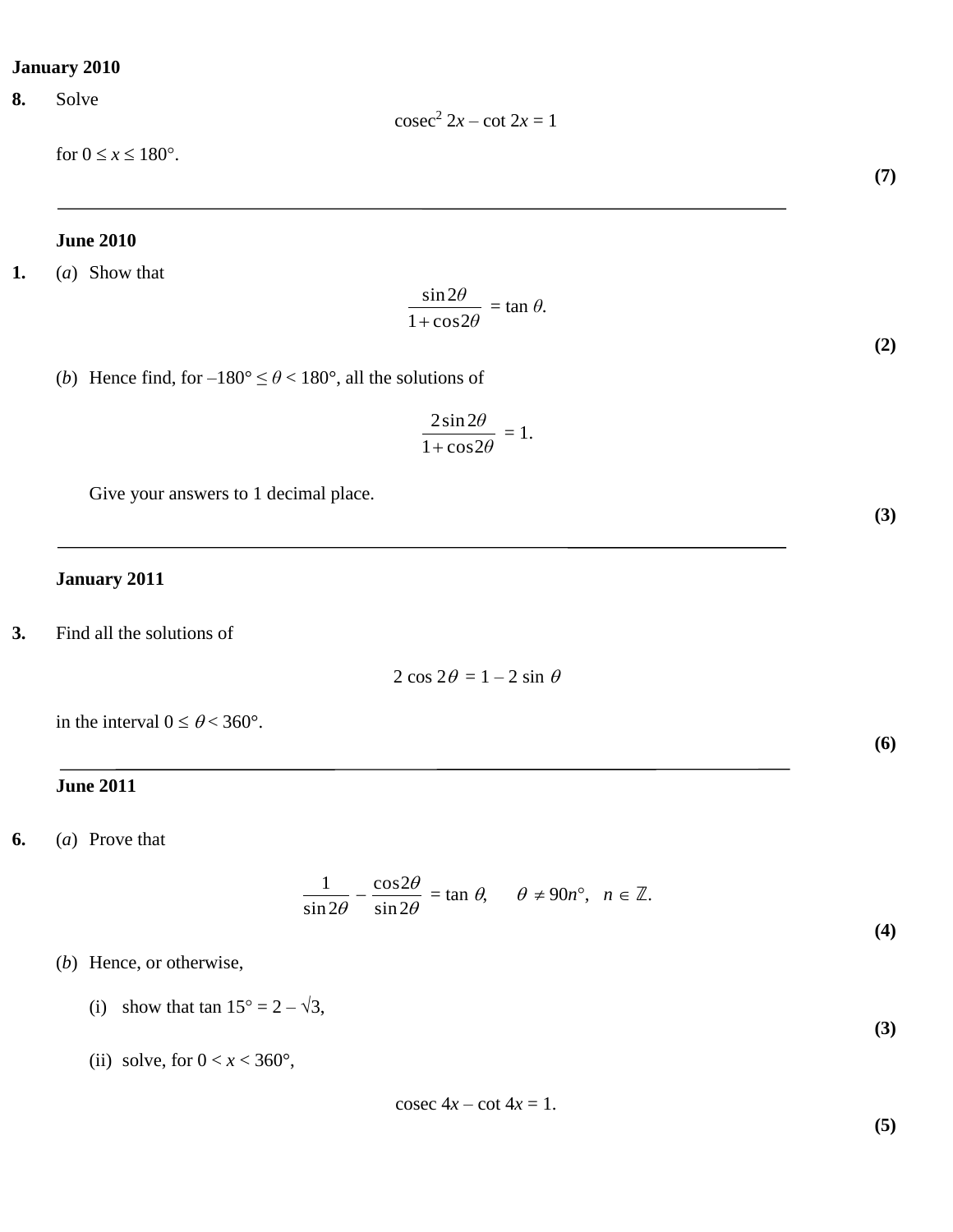#### **January 2012**

**5***.* Solve, for  $0 \le \theta \le 180^\circ$ ,

 $2 \cot^2 3\theta = 7 \csc 3\theta - 5.$ 

Give your answers in degrees to 1 decimal place.

## **June 2012**

**8.** f(*x*) = 7 cos 2*x* − 24 sin 2*x*.

Given that  $f(x) = R \cos(2x + \alpha)$ , where  $R > 0$  and  $0 < \alpha < 90^{\circ}$ ,

- (*a*) find the value of *R* and the value of *α*.
- (*b*) Hence solve the equation

$$
7\cos 2x - 24\sin 2x = 12.5
$$

for  $0 \le x < 180^{\circ}$ , giving your answers to 1 decimal place.

- (*c*) Express 14 cos<sup>2</sup>  $x 48 \sin x \cos x$  in the form *a* cos  $2x + b \sin 2x + c$ , where *a*, *b*, and *c* are constants to be found.
- (*d*) Hence, using your answers to parts (*a*) and (*c*), deduce the maximum value of

$$
14\cos^2 x - 48\sin x \cos x.
$$

#### **January 2013**

**6.** (i) Without using a calculator, find the exact value of

$$
(\sin 22.5^\circ + \cos 22.5^\circ)^2
$$
.

You must show each stage of your working.

(ii) (*a*) Show that  $\cos 2\theta + \sin \theta = 1$  may be written in the form

 $k \sin^2 \theta - \sin \theta = 0$ , stating the value of *k*.

(*b*) Hence solve, for  $0 \le \theta < 360^{\circ}$ , the equation

$$
\cos 2\theta + \sin \theta = 1.
$$

#### **(10)**

**(5)**

**(3)**

**(2)**

**(2)**

**(5)**

**(2)**

**(4)**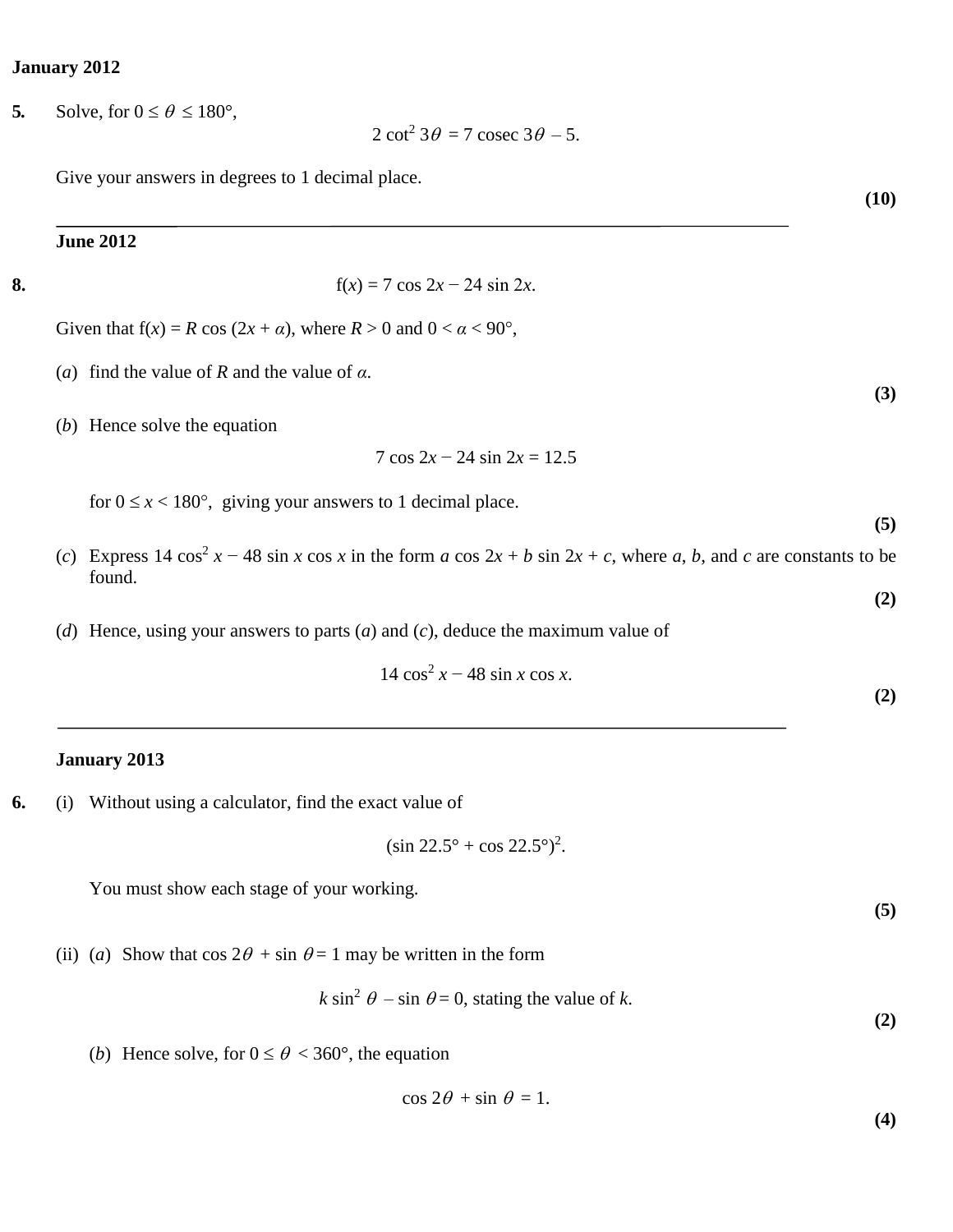## **June 2013**

**6.** (i) Use an appropriate double angle formula to show that

$$
cosec 2x = \lambda cosec x sec x,
$$

and state the value of the constant *λ*.

(ii) Solve, for  $0 \le \theta < 2\pi$ , the equation

$$
3\sec^2\theta + 3\sec\theta = 2\tan^2\theta
$$

You must show all your working. Give your answers in terms of *π*.

# **June 2014**

**3.** (i) (*a*) Show that 2 tan  $x - \cot x = 5$  cosec *x* may be written in the form

$$
a\cos^2 x + b\cos x + c = 0
$$

stating the values of the constants *a*, *b* and *c*.

(*b*) Hence solve, for  $0 \le x < 2\pi$ , the equation

2 tan  $x - \cot x = 5$  cosec  $x$ 

giving your answers to 3 significant figures.

(ii) Show that

$$
\tan \theta + \cot \theta \equiv \lambda \csc 2\theta, \quad \theta = \frac{n\pi}{2}, \quad n \in \mathbb{Z}
$$

stating the value of the constant *λ*.

**(4)**

**(3)**

**(6)**

**(4)**

**(4)**